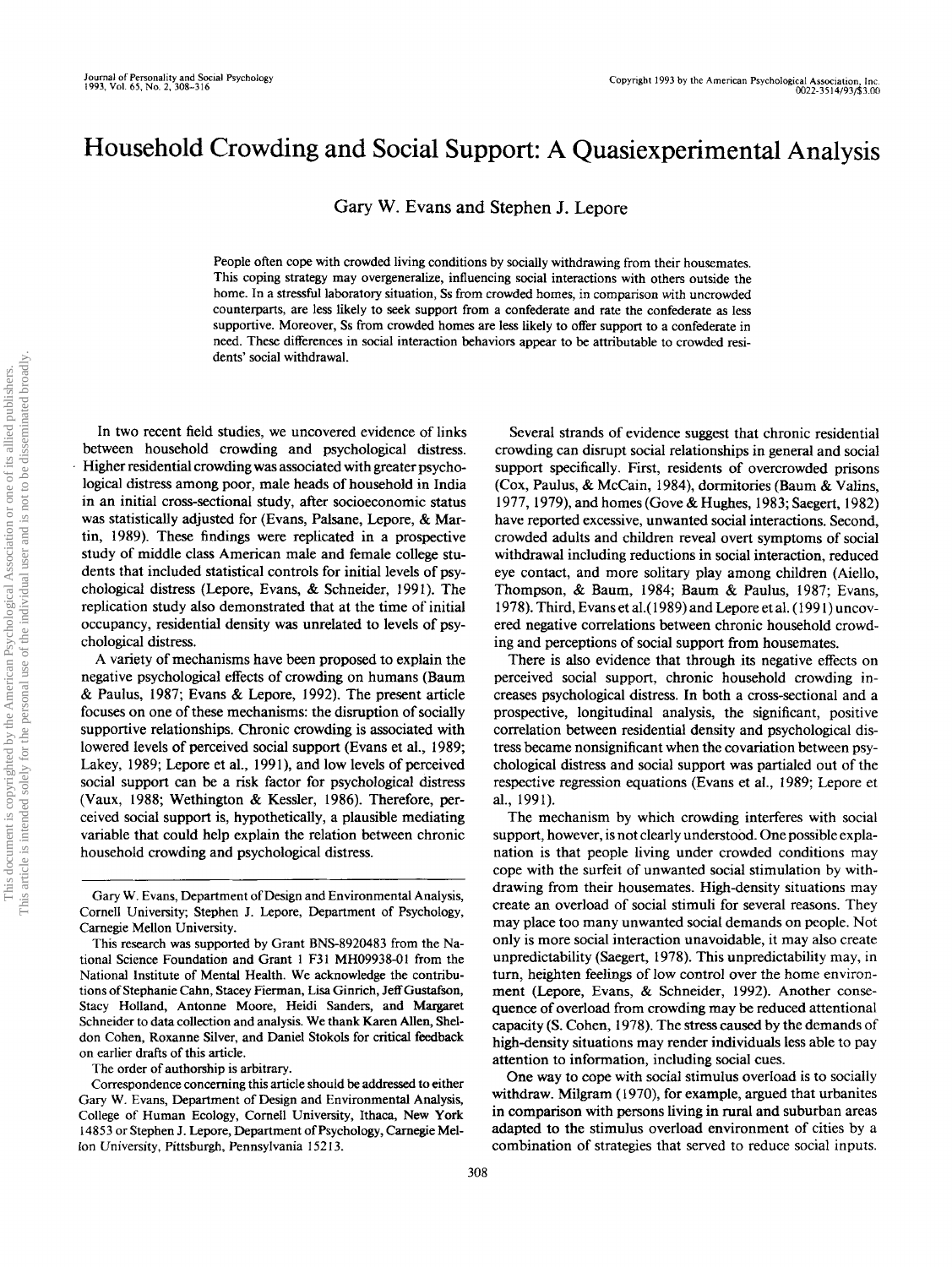Among these strategies were less allocation of time to each social input, ignoring or filtering out of low-priority social inputs, and establishing various institutions and practices to reduce the amounts of social demands that people must respond to (see Krupat, 1985, for a review of evidence on Milgram's overload model of urban experience). Individuals may withdraw from social interaction as a method of coping with fatigue or residual arousal accompanying stressful encounters (Repetti, 1991). Withdrawal may assist in recovery from shortterm stressful experiences by allowing individuals to regain energy. However, when social withdrawal is used as a long-term strategy for coping with chronic stressors, it can create difficulties with interpersonal relationships.

If people socially withdraw as a way to cope with the Social overload caused by high-density living conditions, then they might perceive their housemates to be unsupportive. Moreover, as crowded housemates withdraw from one another, they may become less inclined to notice each other's needs or to provide support to one another. The weakening of social bonds among members of crowded households can be conceptualized as an unintended consequence of an adaptive coping mechanism (S. Cohen, Evans, Stokols, & Krantz, 1986; Evans & Cohen, 1987; Schonpflug, 1986). Social withdrawal may help reduce some of the stress accompanying excessive social interaction. However, social withdrawal might cause crowded residents to perceive their housemates as unsupportive. Furthermore, an additional negative consequence of coping with chronic residential crowding could be the overgeneralization of this social withdrawal coping strategy. People in crowded homes may learn to react to others in a more socially withdrawn manner, even when crowded conditions are not present.

In a series of studies, Baum and colleagues have found that residents of long, double-loaded-corridor dormitories in contrast to residents of either suite-designed or short-corridor facilities feel more crowded and report more unwanted social interaction (Baum & Valins, 1977, 1979; Baum, Gatchel, Aiello & Thompson, 1981). Furthermore, when tested under uncrowded laboratory conditions, residents of the long-corridor dormitories were less likely than their suite-design or shortcorridor dormitory counterparts to initiate conversation with or sit close to a stranger in a waiting room. In addition, during a group interaction game, residents from long-corridor dormitories were more likely to be withdrawn, whereas those from suite-design or short-corridor dormitories behaved in a more cooperative manner.

The present study builds on and extends both Baum's research on dormitory architecture and crowding as well as our own previous research on residential crowding, social support, and psychological distress. We hypothesized that residents of high-density homes will perceive that less social support is available to them when offered a standardized set of socially supportive behaviors in an uncrowded setting than will residents of low-density homes. Moreover, when provided the opportunity to offer social support to someone in need, residents of highdensity in comparison with low-density homes, will be less forthcoming with support. In addition, we tested whether social withdrawal behaviors can explain why residents of highdensity homes perceive less social support. Specifically, we hypothesized that during a standardized social support interaction, residents of high-density homes will be more socially withdrawn than their low-density counterparts.

Both self-report and independent observers' ratings of support behaviors are included in the present study. Therefore, a multimethodological assessment of our hypothesis is possible. Previous research on crowding and social support has relied strictly on self-report indices (Evans et al., 1989; Lakey, 1989; Lepore et al., 1991). Although Baum and colleagues examined behavioral indexes of social withdrawal, they did not measure either subjective or objective indicators of social support. Furthermore, the independent variable in their studies was dormitory architecture, not an objective index of density such as persons per room, which is used in the present study. Finally, because our sample is drawn from a subsequent wave of a prospective, longitudinal survey study, we can examine whether self-selection with respect to either social support or psychological distress occurred in high-density versus low-density households at the time of initial occupancy.

#### Method

#### *Subjects*

Participants were 72 college students living in off-campus apartments (39 women and 33 men). They were drawn from the upper and lower quartiles of residential density (M high density = 1.43 people per room; *M* low density = .74 people per room) of the sample from our earlier study of college students (Lepore et al., 1991). Subjects received \$20 for their participation in the laboratory study. The racial distribution of the sample was 59% Caucasian, 25% Asian-American, 12% Chicano-Latino, 3% African-American, and 1% other. The average age of participants was 20 years ( $SD = 2.3$  years), with an average monthly income of \$689 *(SD =* \$325).

At the time of the laboratory experiment, participants had been living in their apartments for approximately 8 months  $(SD = 11 \text{ days})$ . They were informed that the study was on the quality of social relationships in off-campus housing. None of the participants were aware of the specific hypotheses of the study or of our interest in crowding.

## *Procedure*

The study was conducted in a 4.27-m  $\times$  2.74-m room. One side of the room was bounded by a one-way mirror. The room contained a table with reading magazines on it, two chairs, and an automated blood pressure machine. Participants were informed that an experimenter would be videotaping their behaviors as they and another participant interacted. Only the subject and a same-gender confederate were in the room during measurement periods. The confederate and the experimenter were blind to subjects' residential density condition.

On arrival, the subject and the confederate provided written informed consent and then each wrote a 5-min essay on their opinions about political changes in the Soviet Union. The subject and confederate then participated in a 5-min social interaction. The major purpose of this interaction period was to establish rapport between the subject and confederate before the social support manipulation described below. The subject was asked to begin talking about the people with whom she or he lived. The confederate was trained to be responsive and engaging with the subject. At a set point, the confederate shifted the conversation to friends the subject had outside of the residence.

Following the social interaction period, the confederate and the sub-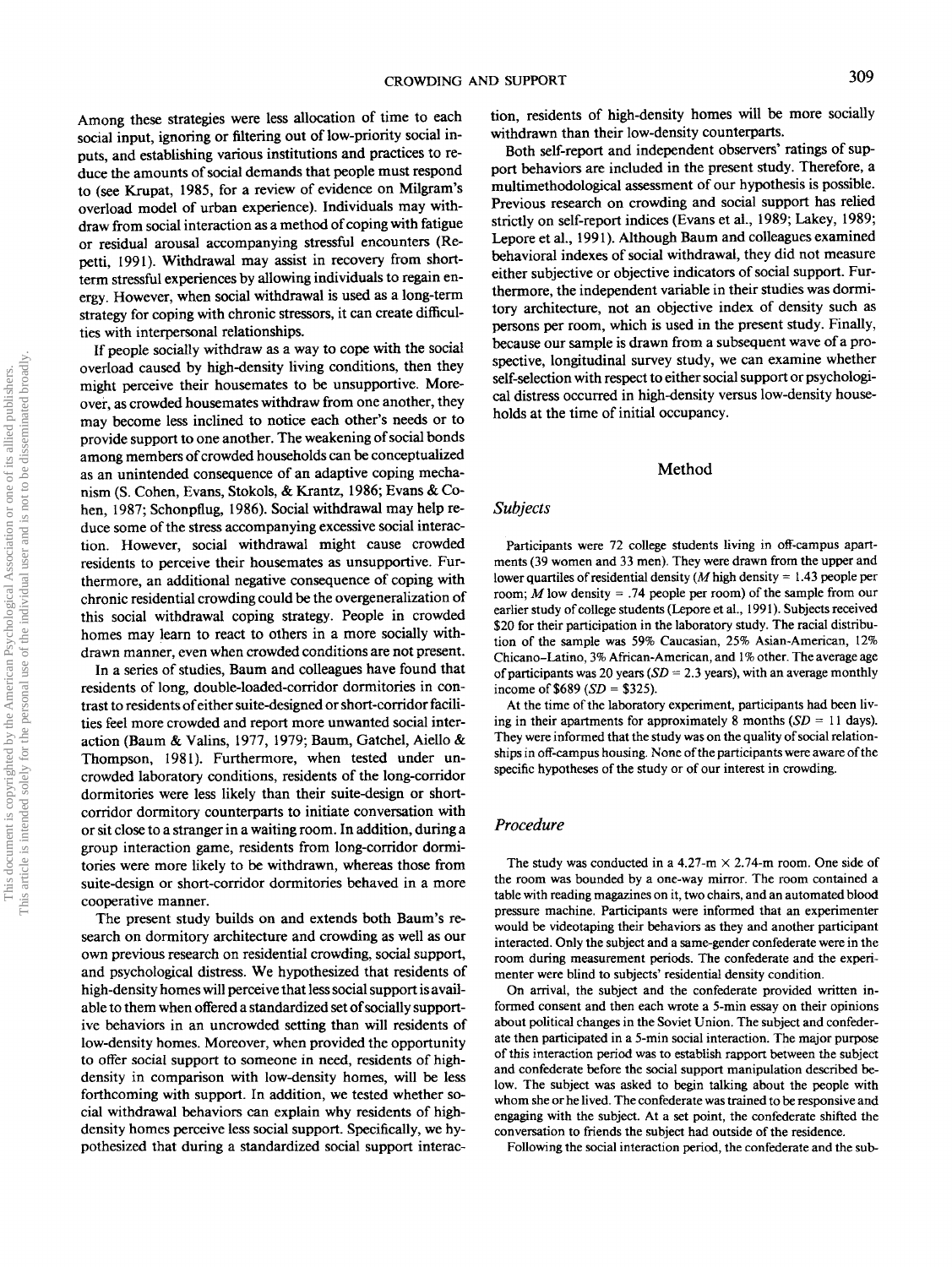ject had their blood pressures taken over a period of 10 min.' Next, the manipulated social support interaction began. The social support interaction had two phases. The purpose of the first phase was to measure subject's reactions to objective offers of social support after a mild stressor. Stress was induced by giving bogus feedback on the subject's and confederate's essays on Soviet politics. Pilot data indicated that this negative feedback on a writing sample was perceived as stressful by college students both in absolute terms and in comparison with the situation when positive feedback was received. Essay scores were read aloud by the experimenter: The confederate received a 90 out of a possible 100, which was an  $A-$ , whereas the subject only received a 79, a C+. When grades were read, subscores were also given for originality, organization, and persuasiveness. The experimenter then asked the participants to wait a few minutes while she or he went into the next room to prepare for another part of the experiment.

Half of the subjects (random assignment within density levels) then received a verbal communication of social support from the confederate ("That's a bummer. They really didn't give us much time."). In this support condition, the confederate responded warmly to the subject's comments with supportive reactions and nonverbal gestures (e.g., smiling). After approximately 60 s, the supportive confederate added, "Don't feel bad—you got a perfect score on originality." Confederates in the no-support condition did not initiate conversation and only responded briefly, but appropriately, to any remarks made by the subject. The nonsupportive confederate made no direct comments of a socially supportive nature but acted in a neutral and polite manner. After the 3-min "waiting" period, the experimenter returned to the room and administered self-report rating scales. The subject privately rated the confederate's supportiveness while the confederate privately rated support seeking by the subject.

To begin the second phase of the social support interaction, the participant and the confederate each wrote a second essay on the destruction of the Berlin Wall. Blood pressure was monitored for 10 min after the completion of this second essay. After the blood pressure readings, the second social support interaction period began. The experimenter returned and announced the participants' grades on the second essay. This time the confederate received 79 points out of 100, a C+, whereas the subject received 92 points, an  $A^{-2}$  The experimenter then left the participants alone for 3 min, supposedly to prepare for the next part of the study. The purpose of this second social support interaction was to observe the extent to which subjects would be socially supportive to the confederate. On returning to the room, the experimenter debriefed the subject. The confederate then "left" and immediately rated how supportive the subject had been to him or her during the 3-min waiting period after the feedback on the second essay. The order of the two social support scenarios was fixed so that the session would end on a positive note for the subject.

#### *Measures*

Three types of data were collected in the laboratory: subject's self-reports, confederate's ratings, and observer's ratings of videotaped behaviors of the subject during social interaction (i.e., waiting periods) with the confederate. All observers were blind to the subject's residential crowding condition. In addition, some survey data from an interview conducted 8 months earlier, at the time of the subject's initial occupancy, are presented to help refute a self-selection alternative hypothesis.

Mendelsohn, 1980). Perceived social support was measured with a modified version of the Social Support Appraisal Scale (Vaux & Harrison, 1985; Vaux et al., 1986). As discussed in Lepore et al. (1991), each of these scales is well validated and highly reliable.

*Self-report.* In the initial phase of the social support interaction, the subject rated the confederate's supportiveness. The ratings of supportiveness were made on a six-item, 7-point, bipolar adjective scale (e.g., *supportive-unsupportive, close-distant;* Cronbach  $\alpha$  = .78).

*Confederate ratings.* The confederate rated subjects' support seeking after the first social support phase on a one-item index ranging from 1 = *the subject did not seek support at all* to 7 = *extreme support seeking.* After the second social support phase, the confederate rated the subject's supportiveness using the same six-item rating scale described above.

*Observations.* Different sets of trained observers timed the duration (seconds) subjects read magazines (Ebel *r =* .99) and rated the overall levels of social withdrawal of subjects (0 = *engaged and interactive;* 1 = *minimally engaged, but distant;* and 2 = *withdrawn, ignored confederate*, Ebel  $r = .97$ , during each of the 3-min social support interaction phases. In the first interaction phase for the subset of subjects to whom social support has been offered, the subject's responsiveness to the confederate's offer of support was also rated (0 = *not responsive, ignored confederate* [i.e., did not look at confederate, no verbal acknowledgment]; 1 = *minimal acknowledgment, brief comment, head nod; 2 = very responsive, elaborated and embellished;* Ebel  $r = .76$ ). In the second social support interaction period, observers rated how supportive the subject was to the confederate (Ebel  $r = .96$ ) (0 = *subject said nothing;* 1 = *subject made small talk, friendly chitchat but no direct offer of support; 2 - subject made direct expressions of concern, belittled task, or offered advice about the task).*

# Results

# *Analytic Strategy*

Our analytic strategy was designed to address two principal questions. First, are residents of high-density homes in comparison with their low-density counterparts less responsive to offers of social support? In addition, are they less forthcoming with provision of support when another person is in need? Second, are these differences in social support behaviors the result of heightened social withdrawal on the part of more crowded residents?

The results are organized into three subsections. First, survey data test for possible self-selection into crowded versus uncrowded residences. Second, we analyze whether crowded residents were less likely than uncrowded residents to perceive the confederate as socially supportive and to provide social support to the confederate when he or she was in need. Third, we examine whether social withdrawal functions as an explanatory process to account for group differences in perceived and provided social support.

*Survey.* At the time of initial occupancy (less than 2 weeks of occupancy), a telephone interview was conducted with subjects that included sociodemographic information and measures of psychological distress and perceived social support. See Lepore et al. (1991) for more details on the telephone interview procedures. Psychological distress was measured by the Demoralization Index of the Psychiatric Epidemiological Research Instrument (PERI; Dohrenwend, Shrout, Egri, &

<sup>&</sup>lt;sup>1</sup> Because we do not have measures of resting blood pressure and because the blood pressure measures were taken after the social interaction period, we have insufficient sensitivity to properly interpret the blood pressure data. Thus the blood pressure results will be combined with another psychophysiological and crowding data set and reported in a future article. They are not included here.

<sup>&</sup>lt;sup>2</sup> Feedback to the subject on his or her first and second essays, respectively, was 33 and 33 for originality, 22 and 29 for organization, and 24 and 30 for persuasion. The confederate's feedback was similar but in the reverse order on the two essays.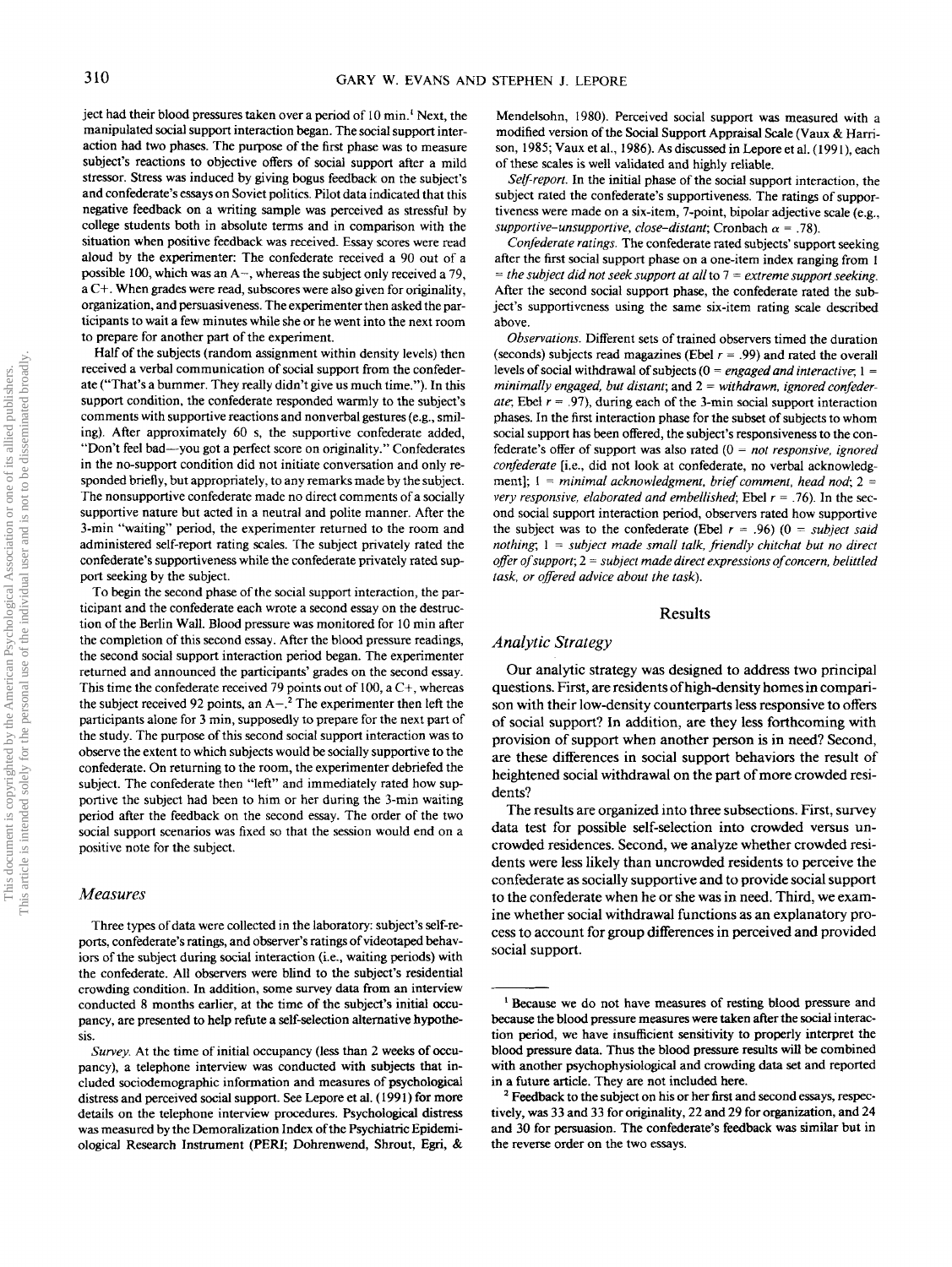Because none of the interactions of social support and residential crowding were statistically significant, overall means for social support from the confederate (present-absent) and for residential crowding (high-low), respectively, are presented.<sup>3</sup>

#### *Selection*

We used *t* tests to investigate whether there was systematic self-selection into high- versus low-density residences. At the onset of residential occupancy, there was no significant difference in psychological distress (PERI) as a function of residential density condition,  $t(71) = 1.21$ , *ns.* Residential density at initial occupancy also did not affect perceived social support from roommates,  $t(71) = 1.26$ , *ns*. There was a significant difference in income between high- and low-density residents,  $r(71) = 2.75$ ,  $p < .01$ . However, further analyses revealed no association between income and any of the dependent measures reported below, precluding the need for statistical control of income in subsequent analyses.<sup>4</sup>

# *Social Support*

To examine differences in social support behaviors between residents of crowded versus uncrowded homes, we compared using analysis of variance (ANOVA) the main and interactive effects of residential density (crowded vs. uncrowded) and the experimental social support manipulation (support vs. no support provided by the confederate) on subjects' support seeking and perceived support from the confederate (Social Support Phase 1) and provisions of support to the confederate (Social Support Phase 2).

As shown in Table 1, after receiving feedback on a task (Social Support Phase 1), residents of crowded homes were marginally less likely to seek support from a confederate than were their uncrowded counterparts,  $F(1, 71) = 2.89$ ,  $p < .09$ . There was no main effect of the confederate's social support offer,  $F(1, 71)$  < 1.0, on support seeking behavior by the subject (support *M =* 4.94, no support *M =* 5.18). Residents of crowded homes also perceived that less support was offered to them by the confederate,  $F(1, 71) = 5.34$ ,  $p < .02$  (see Table 1). Consistent with the manipulation of the confederate's supportive behavior, subjects who interacted with a supportive confederate rated the confederate as significantly more supportive (M  $= 5.01$ ) than did those subjects who interacted with a neutral confederate *(M =* 4.16), F(l, 71) = 19.61, *p <* .001.

When the confederate was put in a position where he or she apparently needed support (Social Support Phase 2), subjects from crowded homes provided less social support than did subjects from uncrowded homes,  $F(1, 71) = 6.29$ ,  $p < .01$  (see Table 1). There also is evidence of reciprocity of support. Subjects who had received social support in the first support interaction phase were more likely *(M =* 5.19) than those who had not received support in the first support interaction phase *(M =* 4.16) to offer support to the confederate when he or she appeared to need it during the second social support interaction phase,  $F(1, 71) = 19.60$ ,  $p < .001$ . Consistent with the confederates' ratings of subjects' behaviors, observers rated subjects from crowded homes versus uncrowded homes as significantly less supportive in their actions toward the confederate,  $F(1, 71)$ 

 $= 4.11, p < .05$ , during the second social support interaction phase (see Table 1). Evidence of reciprocity was evident as well in the observers' ratings. Subjects who had received support in the initial phase were rated by observers as significantly more supportive  $(M = .95)$  than those who had not received support  $(M = .73), F(1, 71) = 6.74, p < .01.$ 

In summary, residents from crowded households in comparison with their uncrowded counterparts were marginally less likely to seek support immediately after receiving negative feedback on an essay-writing task, perceived that significantly less social support was available to them from a confederate, and were significantly less forthcoming with social support for the confederate when the confederate had received negative feedback on a second essay-writing task.

## *Explanatory Processes*

We used two analytic strategies to address whether social withdrawal is an explanatory mechanism that may partially account for crowded residents' poorer social support skills. First, we used ANOVA to examine whether residential density (crowded vs. uncrowded) and the social support experimental manipulation (support vs. no support offered by confederate) affected social withdrawal. Second, to more directly address whether social withdrawal could function as a mediating mechanism, explaining the link between residential crowding and social support, a series of regression equations was calculated (Baron & Kenny, 1986). For each set of equations, the initial regression analysis regressed the subject's social support behavior (perception of support received from the confederate or offer of support given to the confederate) onto residential density. In Equation 2, we regressed social support behavior onto the hypothetical mediator (social withdrawal). In the final equation within each set of regression equations, we repeated the first equation, except social withdrawal was forced into the equation before household crowding. The mediating role of social withdrawal would be indicated by the previously significant negative association between crowding and social support behaviors (Equation 1) becoming nonsignificant as a result of partialing out the effects of social withdrawal (Equation 3).

During the initial interaction, after subjects had received negative essay feedback (Social Support Phase 1), subjects from crowded homes in comparison with subjects from uncrowded homes read magazines for a substantially greater amount of time,  $F(1, 71) = 12.68$ ,  $p < .001$ , and were rated by observers as more socially withdrawn,  $F(1, 71) = 3.91$ ,  $p < .05$  (see Table 2). As shown in Figure 1, subjects from crowded homes were also rated by observers to be much less responsive to the confederate when support was offered,  $\chi^2(2, N = 38) = 10.61, p < .005$ .

Subjects in the support condition read magazines for significantly less time  $(M = 19 s)$  than those who had not received support from the confederate  $(M = 26 \text{ s})$ ,  $F(1, 71) = 12.61$ ,  $p <$ .001. There was also a significant effect of social support on

<sup>&</sup>lt;sup>3</sup> We also examined possible interactive effects of gender with residential density and the social support manipulation but found no significant effects.

<sup>&</sup>lt;sup>4</sup> The inclusion of income as a control variable in the analyses of variance reported below made no difference in the outcomes.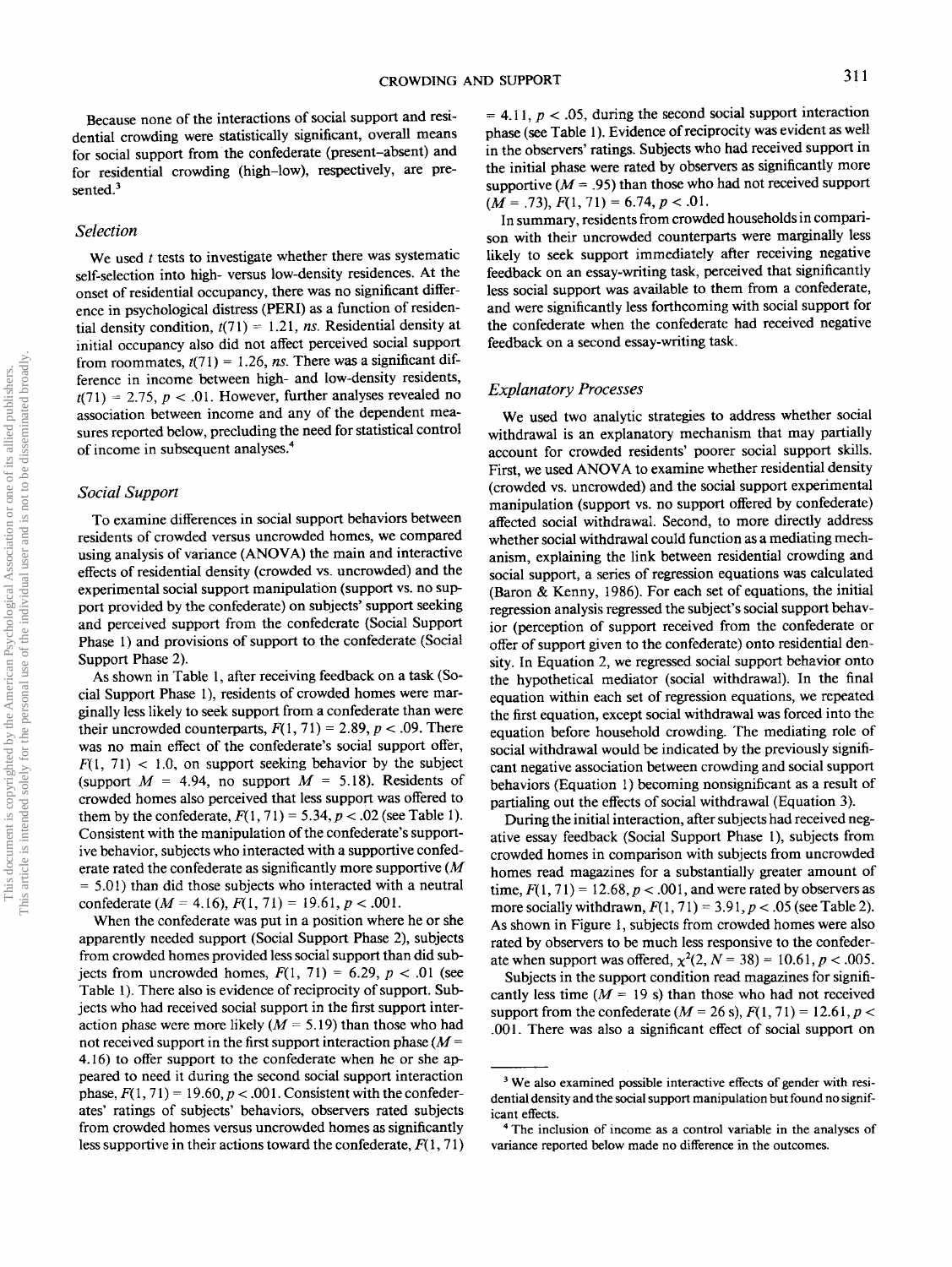| I<br>I | I |
|--------|---|

Table 1

|                                                            |      | Low crowding | High crowding |      |  |
|------------------------------------------------------------|------|--------------|---------------|------|--|
| Dependent variable                                         | М    | SD           | М             | SD   |  |
| First social support phase                                 |      |              |               |      |  |
| Support sought by subject <sup>a</sup>                     | 5.41 | 1.63         | 4.71          | 1.84 |  |
| Perceived support from the confederate <sup>b</sup>        | 4.80 | 0.79         | 4.37          | 1.04 |  |
| Second social support phase                                |      |              |               |      |  |
| Subject's provision of support to confederate <sup>c</sup> | 4.95 | 1.33         | 4.39          | 1.52 |  |
| Observer ratings of subject's provision                    |      |              |               |      |  |
| of support to the confederate <sup>d</sup>                 | 0.93 | 0.35         | 0.76          | 0.39 |  |

"Confederate item rating of subject's support seeking. Range from *no support seeking* (1) to *extreme support seeking* (7).

<sup>o</sup> Subject rating scale of perceived support from confederate. Range from *very unsupportive* (1) to *very* 

*supportive* (7). 'Confederate rating scale of provision of support by subject. Range from *very unsupportive* (1) to *very*

*supportive* (7). d Observation code range from *none* (0) to *direct expression of support* (2).

*Household Crowding and Social Support Behaviors*

observers' ratings of social withdrawal (support *M =* .54 vs. no support  $M = 1.03$ ,  $F(1, 71) = 13.41$ ,  $p < .001$ .

After the period in which the confederate received negative essay feedback (Social Support Phase 2), subjects from crowded homes again read magazines for a longer duration,  $F(1, 71) = 12.96, p < .001$ , and were rated by observers as more socially withdrawn than their uncrowded peers,  $F(1, 71) =$ 5.29, *p <* .02 (see Table 2). There were no effects of support,  $F(1, 71)$  < 1.0, on the duration of reading magazines (support  $M = 53$  s; no support  $M = 62$  s), but observers rated supported subjects as less socially withdrawn than nonsupported subjects (support  $M = 1.22$  vs. no support  $M = .93$ ),  $F(1, 71) = 3.99$ ,  $p <$ .05.

Table 3 presents the zero-order correlation matrix for the variables used in the regression analyses to be reported below. Consistent with the means presented in Tables 1 and 2, the matrix reveals that higher levels of household crowding were associated with lower levels of support seeking, perceived support, and support provision by subjects in the laboratory setting. In addition, higher levels of household crowding were associated with higher levels of social withdrawal in the laboratory setting. Greater social withdrawal, in turn, tended to be

#### Table 2

| Household Crowding and Social Withdrawal |  |
|------------------------------------------|--|
| <b>Explanatory Processes</b>             |  |

|                                |      | Low crowding | High crowding |      |  |
|--------------------------------|------|--------------|---------------|------|--|
| Dependent variable             | М    | SD           | м             | SD   |  |
| First social support phase     |      |              |               |      |  |
| Reading magazines <sup>a</sup> | 8    | Q            | 37            | 16   |  |
| Social withdrawal <sup>b</sup> | 0.65 | 0.59         | 0.92          | 0.64 |  |
| Second social support phase    |      |              |               |      |  |
| Reading magazines <sup>a</sup> | 26   | 45           | 89            | 61   |  |
| Social withdrawal <sup>b</sup> | 0.88 | 0.67         | 1.27          | 0.60 |  |

<sup>2</sup> Amount of time (seconds) with possible range of 0–180.

b Observation code range from *engaged and interactive* (0) to *withdrawn, ignored confederate* (2).

associated with poorer social support skills. In the following regression analyses, we directly test whether social withdrawal mediates the relations between household crowding and social support behaviors.

The regression results of predicting social support behaviors from residential crowding, social withdrawal, and from residential crowding after partialing out the effects of social withdrawal are presented in Table 4. Residential crowding was a significant predictor of negative (lower) levels of social support (line 1 in Table 4).<sup>5</sup> Observers' ratings of social withdrawal were also a significant predictor of perceived social support (line 2 in Table 4). The third regression equation is of particular interest to our hypothesis that social withdrawal is an explanatory mechanism linking the association between residential density and perceived social support. In this regression (line 3 of Table 4), the initial regression of perceived social support onto residential density is repeated but with the effects of social withdrawal partialed out of the equation. The previously significant relation between perceived social support and residential crowding is no longer significant when the covariation between social withdrawal and perceived social support is removed.<sup>6</sup>

Using a mediation analysis parallel to the one illustrated in Table 4, we examined whether observers' ratings of social withdrawal explained the relation between residential density and

<sup>&</sup>lt;sup>5</sup> The ANOVA results and the multiple regression with density dummy coded are mathematically equivalent (J. Cohen & Cohen, 1983). We are showing each step of the regression analyses to help illustrate the logic of the analysis for a mediating mechanism (Baron & Kenny, 1986).

<sup>6</sup> As a partial test for spuriousness, the density and social withdrawal terms were entered in reverse order in the regression equation. If a third, unspecified variable accounted for the effects of density and social withdrawal, reversing the terms should not have affected the results of the regression analysis. However, reversing the terms of the equation did significantly alter the results. Specifically, social withdrawal had a significant effect on perceived social support after the effects of density were partialed out. These results do not support the alternative hypothesis of spuriousness.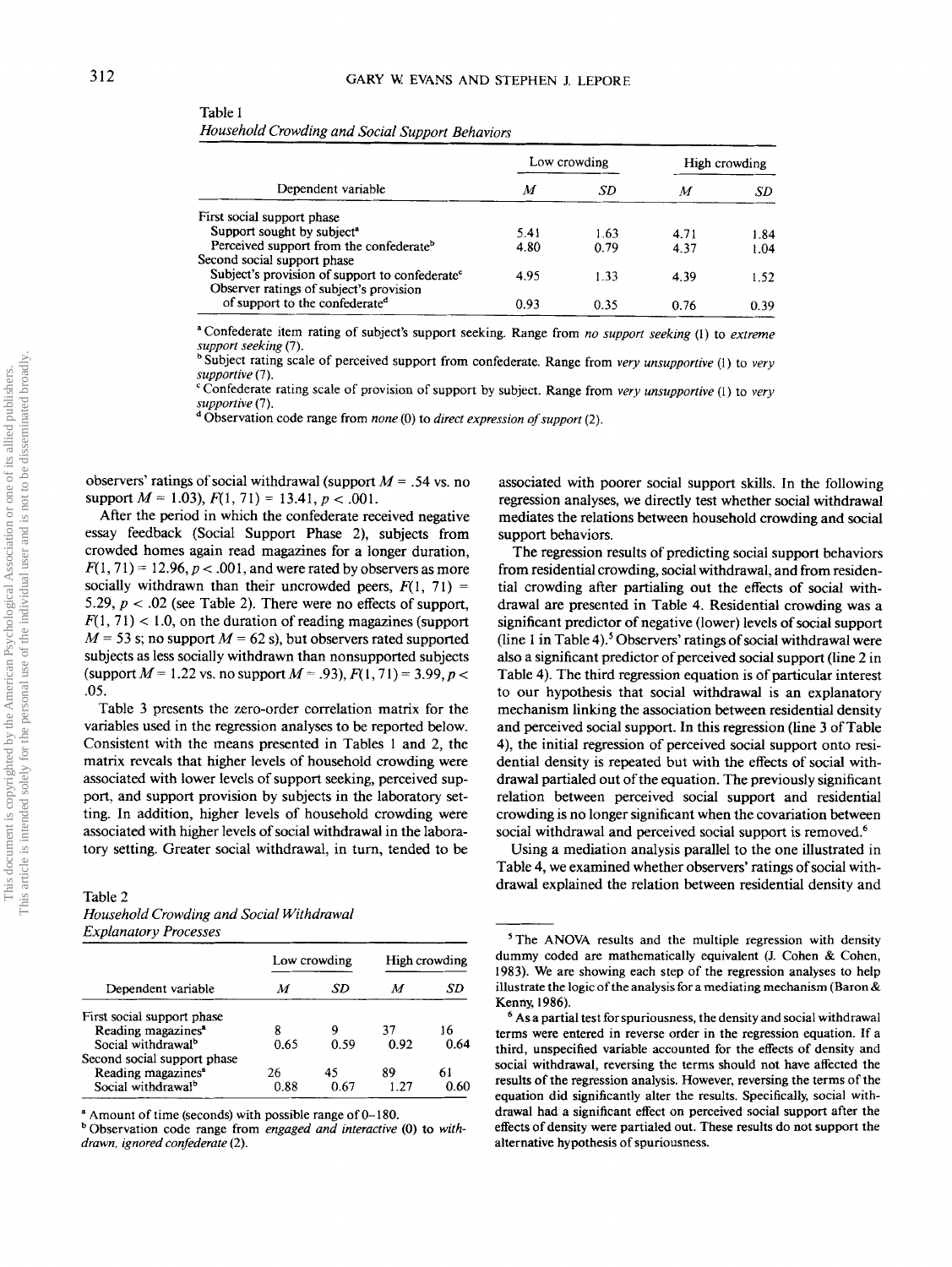

*Figure 1.* Proportion of crowded and uncrowded residents who ignored, acknowledged, or accepted confederate's social support.

the subject's provision of support to the confederate after negative feedback to the confederate on the second essay (Social Support Phase 2). The results of this analysis are shown in Table 5.

As can be seen in Table 5, residential density is negatively related to the subject's provision of support to the confederate (line 1 of Table 5); provision of support is negatively related to observer ratings of social withdrawal (line 2, Table 5); and withdrawal appears to mediate the relation between residential density and provision of support to the confederate (line 3, Table 5). $<sup>7</sup>$ </sup>

In summary, residents from crowded homes manifested greater social withdrawal in comparison with residents from relatively uncrowded homes. This was evidenced by observers' ratings of social withdrawal, by the duration of reading magazines during social interaction periods, and in the responsiveness of subjects to a socially supportive confederate. Furthermore, the relations between household crowding and social support appear to be mediated by social withdrawal. The significant associations between household density and subjects' perceived support from confederates and confederates' perceived support provision from subjects, respectively, became nonsignificant when the effects of social withdrawal were partialed out.

#### Discussion

# *Social Support Behaviors*

Residents from crowded households appeared less responsive to socially supportive interactions than those living in uncrowded households. In comparison with uncrowded residents, those from crowded households sought less social support and, when support was offered, perceived that less social support was available to them. When subsequently exposed to another person in need of support, social support was less forthcoming from individuals who lived in crowded homes than from those living in uncrowded homes. It bears repeating that survey results indicated that individuals from crowded homes did not differ from their low-density counterparts at initial occupancy in levels of perceived social support from their respective housemates.

Thus, the negative effects of residential density on social support (Evans et al., 1989; Lepore et al., 1991) appear to generalize outside the residence. When placed in a noncrowded situation with strangers, people from crowded households appear to be less sensitive to offers of social support. They are also less likely than persons from low-density homes to provide support to another individual in need of support. These findings are consistent with and extend previous work by Baum and colleagues (Baum & Valins, 1977, 1979; Baum et al., 1981), who found that residents of long-corridor dormitories sat further away, initiated conversation less often, had less eye contact, and tended to be less cooperative with a stranger in a laboratory setting than did their counterparts from suite-design or shortcorridor dormitories. Our data also fit with previous research showing that residents of large high-rise buildings feel more detached and alienated, know fewer people to say hello to or whom they can count on for assistance, are less socially active

 $7$  The same test for spuriousness was conducted as in Footnote 6. Again, the results do not support the alternative hypothesis of spuriousness.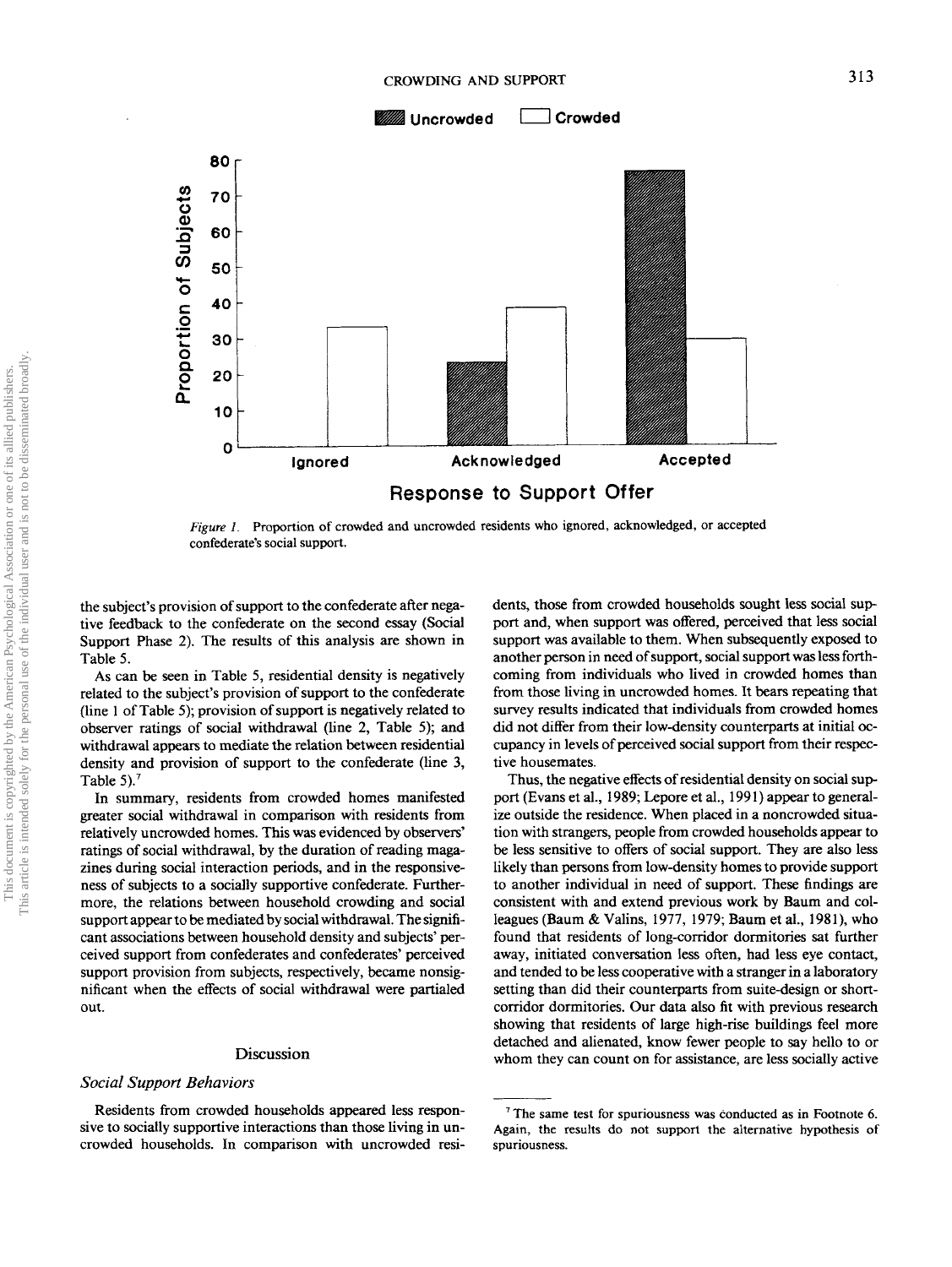|    | Variable                                         |        |         | 4       |         | 6       |         | 8       | 9       |
|----|--------------------------------------------------|--------|---------|---------|---------|---------|---------|---------|---------|
|    | Household crowding                               | $-.18$ | $-.23*$ | $-.22*$ | $-21*$  | $.38*$  | $.19*$  | $.34*$  | $.28*$  |
|    | Social support behaviors                         |        |         |         |         |         |         |         |         |
|    | 2. Phase 1 C rating of S support seeking         |        | $-.05$  | $-.19*$ | $-.22*$ | .01     | $-.01$  | .16     | .14     |
|    | 3. Phase 1 S rating of perceived support from C  |        |         | $.48*$  | $.36*$  | $-.17$  | $-.42*$ | $-.09$  | $-.39*$ |
|    | 4. Phase 2 C rating of perceived support from S  |        |         |         | $.64*$  | $-.42*$ | $-.48*$ | $-.35*$ | $-.64*$ |
| 5. | Phase 2 O ratings of S provision of support to C |        |         |         |         | $-39*$  | $-.41*$ | $-.36*$ | $-.83*$ |
|    | Social withdrawal explanatory processes          |        |         |         |         |         |         |         |         |
|    | 6. Phase 1 duration of reading magazines         |        |         |         |         |         | .44*    | $.37*$  | $.39*$  |
|    | Phase 1 O ratings of S social withdrawal         |        |         |         |         |         |         | .28*    | $.61*$  |
| 8. | Phase 2 duration of reading magazines            |        |         |         |         |         |         |         | $.47*$  |
|    | 9. Phase 2 O ratings of S social withdrawal      |        |         |         |         |         |         |         |         |

Table 3 *Zero-Order Correlation Matrix*

*Note.* Phase  $1 =$  first social support phase; Phase  $2 =$  second social support phase;  $C =$  confederate;  $S =$  self;  $O =$  observer.  $* p < .05.$ 

with friends and relatives, and belong to fewer voluntary organizations in comparison with residents of smaller, low-rise apartments (McCarthy & Saegert, 1979).

# *Explanatory Processes*

We believe that the impaired social support skills of residents of crowded homes may reflect an unintended consequence of coping with social overload. People may develop a coping strategy under chronically crowded living conditions of socially withdrawing from housemates. On the one hand, this strategy may be adaptive because it minimizes unwanted social interactions, which are a prominent feature of crowded settings (Baum & Valins, 1979; Saegert, 1981). On the other hand, this coping strategy may become overgeneralized and compromise social relationships (S. Cohen et al., 1986; Schonpflug, 1986). People chronically exposed to high-density environments may learn to withdraw from others indiscriminately regardless of whether the social interaction is potentially beneficial. To examine the hypothesis that social withdrawal is an explanatory mechanism that might account for the apparent link between residential density and social support, we examined both the associations between residential density and measures of social withdrawal and we performed mediation analyses to determine whether social withdrawal behaviors could account for some of the covariance between density and social support.

Observers' ratings of the overall level of social engagement of the subject with the confederate were conducted both during the period immediately after the subject received negative feedback on the essay-writing task (first social support phase) and during the subsequent waiting period after the experimenter gave negative feedback on essay-writing performance to the confederate (second social support phase). During each of these periods of unstructured social interaction, residents who lived in more crowded homes tended to be more socially withdrawn.

The regression analyses provided more direct evidence that the reason why people living in high-density homes perceive and manifest less socially supportive behaviors under controlled conditions in the laboratory is because of social withdrawal. The significant negative associations between residential density and socially supportive behaviors become nonsignificant when the effects of social withdrawal are partialed out. This suggests that social withdrawal is a behavioral mechanism that may help explain why density and social support are significantly related.

This mediation pattern appears robust as well. It holds both under conditions when support was offered to residents of high-density homes as well as when they had the opportunity to provide support to another person. Furthermore, as one might expect from the correlation patterns depicted in Table 3, insertion of an alternative measure of social withdrawal, duration of reading magazines, replicated the hierarchical regression analyses depicted in Table 5. However, the mediation analysis shown in Table 4 (social withdrawal as a mediator between residential density and perceived support from the confederate) did not replicate because the correlation between reading magazines and perceived support was not significant. We have no explanation of this anomaly in our data.

#### Table 4

*Regression of Subjects Perceived Social Support Onto Residential Density and Observer Ratings of Social Withdrawal*

| Predictor                                                | Total $R^2$ | $F(\text{total } R^2)$ $\Delta R^2$ $F(\Delta R^2)$ |     |                                | df                    | $SE$ of $b$ |
|----------------------------------------------------------|-------------|-----------------------------------------------------|-----|--------------------------------|-----------------------|-------------|
| Residential density                                      | .05         | $5.34*$                                             | .05 |                                | $5.34*$ 1.71 $-3.10$  | 1.34        |
| Social withdrawal                                        | .17         | $15.17*$                                            |     | $.17 \t15.17^* \t1.71 \t-0.74$ |                       | 0.19        |
| Density with additional control<br>for social withdrawal | .19         | $8.77*$                                             | .02 |                                | $2.13$ $2.70$ $-2.11$ | 1.44        |

\*  $p < .05$ .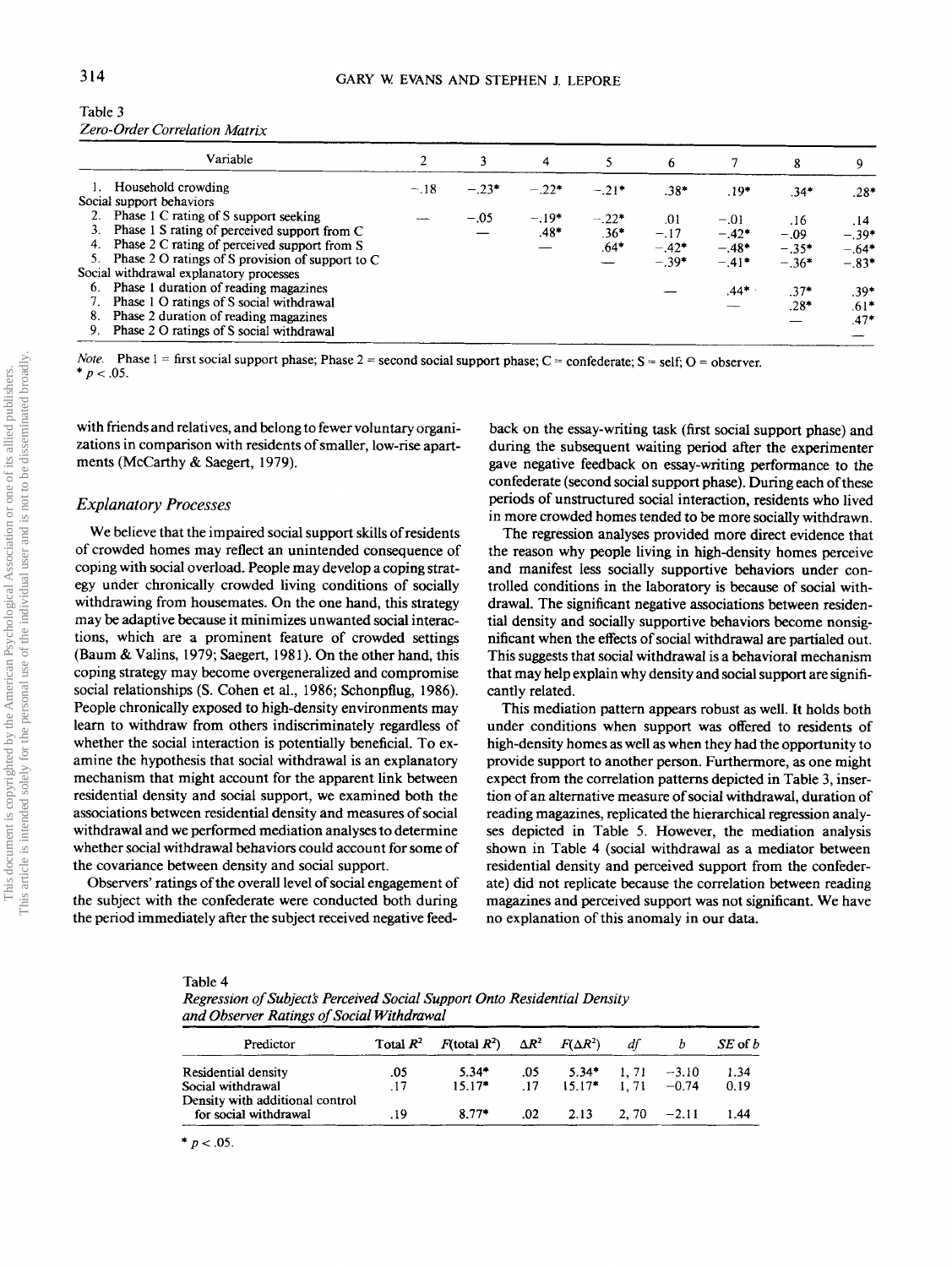| Predictor                                                | Total $R^2$ | $F(\text{total } R^2)$ $\Delta R^2$ $F(\Delta R^2)$ |            |                                  | df   |              | $SE$ of $b$  |
|----------------------------------------------------------|-------------|-----------------------------------------------------|------------|----------------------------------|------|--------------|--------------|
| Residential density<br>Social withdrawal                 | .05<br>.40  | $6.29*$<br>$47.50*$                                 | .05<br>.40 | $6.29*$<br>$47.50*$ 1.71 $-1.43$ |      | 1.71 $-3.87$ | 1.53<br>0.21 |
| Density with additional control<br>for social withdrawal | .41         | $23.61*$                                            | .01        | ${<}1.00$                        | 2.70 | $-0.83$      | 1.69         |

Table 5 *Regression of Subject's Provision of Social Support Onto Residential Density and Observer Ratings of Social Withdrawal*

 $* p < .05$ .

Another issue our data begin to address is how chronic residential crowding causes social withdrawal. The observation data on reading magazines (see Table 2) and responsiveness (see Figure 1) during the offering of support from another person suggested that residents of crowded homes were less attentive to others during social interactions. Thus, residents of crowded households may be less responsive to offers of support because they learn to tune out social information. The results shown in Figure 1 seem particularly telling in this regard. Residents from crowded homes tended not to notice or become engaged with another person providing an offer of support. For example, approximately one third of the crowded residents ignored the confederate altogether when he or she was offering support to them. They did not look at or verbally acknowledge the confederate in any manner as the confederate provided an offer of support. None of the uncrowded residents responded in this manner. Instead, all of the uncrowded residents responded to the confederate's offer of support with at least minimal acknowledgement (e.g., brief comment and head nod). Furthermore, nearly three times as many uncrowded (78%) as compared with crowded (27%) residents accepted the confederate's offers of support, elaborating on what the confederate had said.

Moreover, crowded residents appeared to be less cognizant of other people's needs for support. Residents from high-density homes read magazines for a substantially greater amount of time during the unstructured waiting period after the confederate received negative feedback on task performance (see Table 2). A lack of sensitivity to the needs of other people for social support might jeopardize the individual's chances of obtaining future social support when he or she is in need. Other individuals may be less forthcoming with social support to an individual when that person has not provided support in the past.

#### *Conclusions*

We have suggested that the social overload accompanying crowded residential living causes people to adopt a coping strategy of social withdrawal. That strategy becomes overlearned and generalizes to situations outside the crowded residence. This overlearned social withdrawal strategy inhibits the use of appropriate social support skills both under circumstances in which the crowded resident is the recipient of offers of social support as well as when she or he is in a position to provide support to another individual in need. Furthermore, this cost of coping with chronic crowding may occur because residents of crowded homes learn to indiscriminately tune out social cues.

One viable explanation to compete with this model is that persons react to prolonged residential crowding by becoming more negative in their network orientation (Tolsdorf, 1974). Rather than withdrawing and not noticing the social cues indicative of another person's offer of, or need for social support, crowded residents might actively avoid social interactions because they find them unpleasant. They may also avoid taking advantage of support offers forthcoming from others because of the implicit social contract of expectations for reciprocity of social support.

We believe that the present laboratory study and our two previous field investigations conducted among heads of households in India and among American college students on residential density, social support, and psychological distress (Evans et al., 1989; Lepore et al., 1991) indicate several conclusions. First, people living for at least 8 months in crowded residences suffer greater levels of psychological distress in comparison with their uncrowded counterparts. Second, these higher levels of distress are at least partially accounted for by impaired social support skills. Third, the negative relation between residential crowding and social support appears robust in at least two respects. Most important, it appears to generalize outside the crowded environment. In comparison with college students living in uncrowded conditions, those in crowded homes perceive that an objective offer of support from a stranger in an uncrowded setting is not very supportive. Residents from crowded households are also less likely to provide support to someone in need. The crowding and social support data are also robust in that they have been replicated in two field studies using self-report measures and are now reflected in measures of overt behavioral observations under controlled laboratory conditions. Fourth, we have also uncovered preliminary evidence suggesting that the reason why people from more crowded homes are less adept in social support interactions is because they are more socially withdrawn. People from crowded environments may learn to tune out social stimuli as a way to cope with the chronic negative effects of social overload experienced while living in crowded residences. Clearly this last conclusion is more speculative and in need of further investigation.

## References

Aiello, J. R., Thompson, D. E., & Baum, A. (1984). Children, crowding, and control: Effects of environmental stress on social behavior.